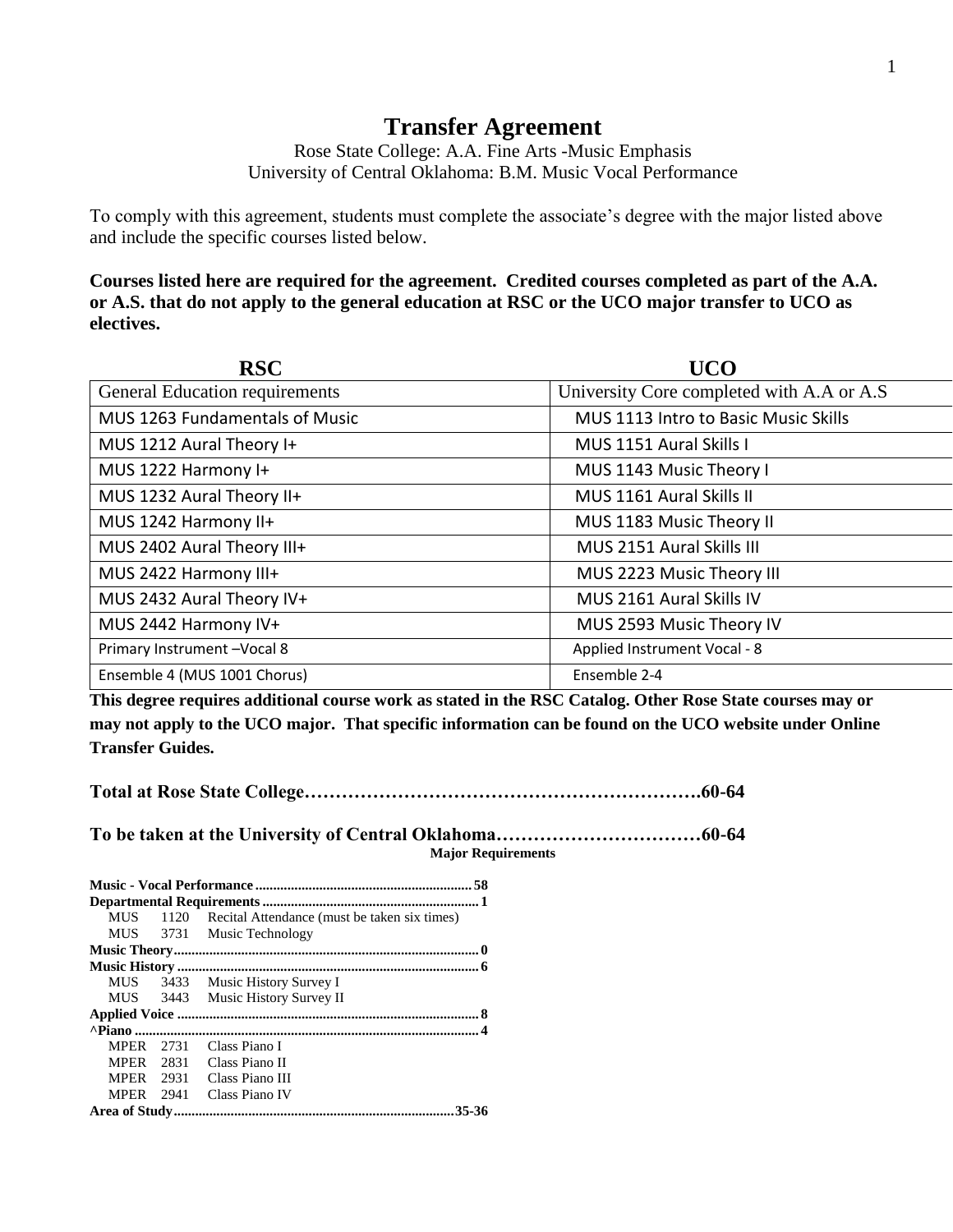Choose one area of study

|            |      | .35                                                                           |
|------------|------|-------------------------------------------------------------------------------|
|            |      |                                                                               |
| DANC 2431  |      | Beginning Ballet OR                                                           |
| DANC       | 2541 | <b>Beginning Modern Dance</b>                                                 |
| MUED       | 2121 | Solfege Studies for Music Educators                                           |
| <b>MUS</b> | 3281 | Singing Diction Seminar (must be taken two times)                             |
| <b>MUS</b> | 3482 | Voice Literature Seminar                                                      |
| <b>MUS</b> |      | 3532 Voice Pedagogy                                                           |
| <b>MUS</b> | 4443 | <b>Arts Management</b>                                                        |
| <b>MUS</b> | 4523 | Acting for Music Theatre I                                                    |
|            |      |                                                                               |
|            |      |                                                                               |
| FRCH 1114  |      | Elementary French I (May be taken at RSC.)                                    |
|            |      | GERM 1114 Elementary German I (May be taken at RSC.)                          |
|            |      |                                                                               |
| FRCH       | 1224 | Elementary French II (May be taken at RSC.)                                   |
| GERM 1224  |      | Elementary German II (May be taken at RSC.)                                   |
|            |      | *12 hours of foreign language are required, but 3-4 of this total fulfill the |
|            |      |                                                                               |

ne Core Curriculum requirement in Cultural and Language Analysis, see above. Two years of the same foreign language in high school fulfills Elementary I of either language.

 **Major Ensemble ................................................................... 8**

MUS 2841 Opera Workshop (must be taken at least once)

MPER 3511 Opera Performance (must be taken at least once)

Choral Ensemble (6 hours)

Choral Ensembles are as follows: Concert Chorale, Cantilena, Chamber Choir, Cantare, University Choir, Edmond Community Chorale. Except for one semester designated for a senior recital, enrollment is required each semester for students enrolled in 12 or more hours.

**Area 2: Musical Theatre/Classical Mix ......................................... 36**

|                                                                       |      | 20                                                                  |
|-----------------------------------------------------------------------|------|---------------------------------------------------------------------|
| DANC 1621                                                             |      | Beginning Tap                                                       |
| DANC 2431                                                             |      | <b>Beginning Ballet</b>                                             |
| DANC 2441                                                             |      | Beginning Jazz                                                      |
| MUED                                                                  | 2121 | Solfege Studies for Music Educators                                 |
| <b>MUS</b>                                                            | 1742 | Musical Theatre I                                                   |
| <b>MUS</b>                                                            | 1752 | Musical Theatre II                                                  |
| <b>MUS</b>                                                            | 3281 | Singing Diction Seminar (must be taken 2 times)                     |
| <b>MUS</b>                                                            | 3482 | <b>Vocal Literature Seminar</b>                                     |
| <b>MUS</b>                                                            | 3532 | <b>Voice Pedagogy</b>                                               |
| <b>MUS</b>                                                            | 4523 | Acting for Music Theatre I (RSC's TH 1513 Acting I be substituted.) |
| <b>MUS</b>                                                            | 4543 | <b>Acting for Music Theatre II</b>                                  |
|                                                                       |      |                                                                     |
| $\mathbf{D}_{\alpha\alpha\mathbf{u}}$ $\mathbf{L}_{\alpha\mathbf{u}}$ |      | ₽                                                                   |

 **Required Courses.......................................................8**

FRCH 1114 Elementary French I

GERM 1114 Elementary German I

\*8 hours of foreign language are required, but 3-4 of this total fulfill the Core Curriculum requirement in Cultural and Language Analysis, see above. Two years of the same foreign language in high school fulfills Elementary I of either language.

 **Major Ensemble ................................................................... 8**

MUS 2841 Opera Workshop (1 hour) MPER 3511 Opera Performance (1 hour)

Choral Ensemble (6 hours)

Choral Ensembles are as follows: Concert Chorale, Cantilena, Chamber Choir, Cantare, University Choir, Edmond Community Chorale. Except for one semester designated for a senior recital, enrollment is required each semester for students enrolled in 12 or more hours.

| <b>MPER</b> 3811 | Junior Recital (Must be concurrently enrolled in |
|------------------|--------------------------------------------------|
|                  | 2 hours of MPER 3020 Applied Music)              |
| MPER 4812        | Senior Recital (Must be concurrently enrolled in |
|                  | 2 hours of MPER 4000 Applied Music)              |
|                  |                                                  |

Other Requirements for the B.M. Degree

Before students can be accepted into the B.M. Degree, they must demonstrate, through audition, a repertory and technical proficiency sufficient to demonstrate a reasonable exception for completion of the degree.